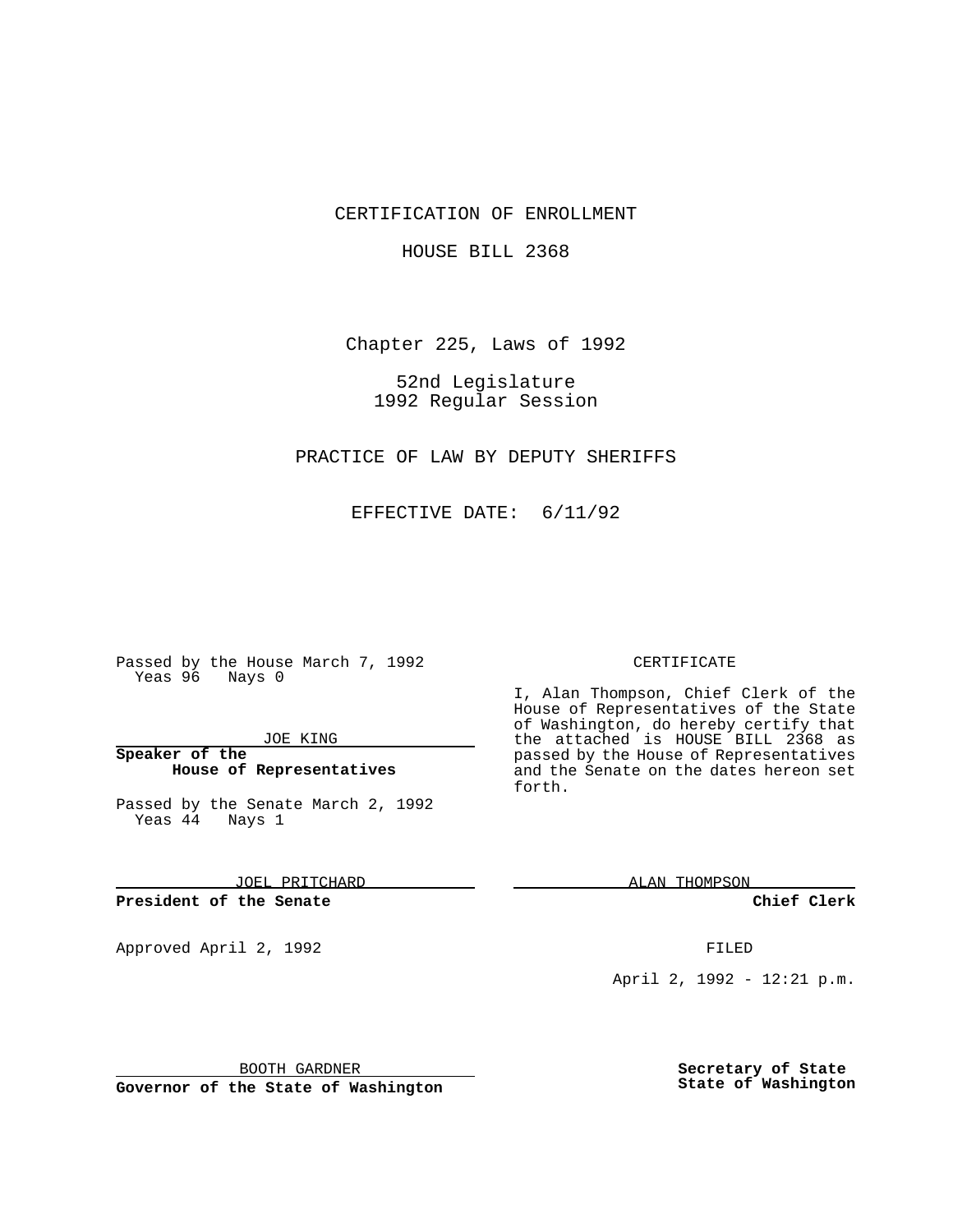## **HOUSE BILL 2368** \_\_\_\_\_\_\_\_\_\_\_\_\_\_\_\_\_\_\_\_\_\_\_\_\_\_\_\_\_\_\_\_\_\_\_\_\_\_\_\_\_\_\_\_\_\_\_

\_\_\_\_\_\_\_\_\_\_\_\_\_\_\_\_\_\_\_\_\_\_\_\_\_\_\_\_\_\_\_\_\_\_\_\_\_\_\_\_\_\_\_\_\_\_\_

## AS AMENDED BY THE SENATE

Passed Legislature - 1992 Regular Session

**State of Washington 52nd Legislature 1992 Regular Session By** Representatives Padden, Riley, Mielke and Paris Read first time 01/15/92. Referred to Committee on Judiciary.

1 AN ACT Relating to the practice of law by deputy sheriffs; and 2 amending RCW 2.48.200 and 36.28.110.

3 BE IT ENACTED BY THE LEGISLATURE OF THE STATE OF WASHINGTON:

4 **Sec. 1.** RCW 2.48.200 and 1975 1st ex.s. c 19 s 3 are each amended 5 to read as follows:

 No person shall practice law who holds a commission as judge in any 7 court of record, or as sheriff( $(\tau)$ ) or coroner( $(\tau)$  or deputy sheriff)); nor shall the clerk of the supreme court, the court of appeals, or of the superior court or any deputy thereof practice in the court of which 10 he or she is clerk or deputy clerk: PROVIDED, It shall be unlawful for a deputy prosecuting attorney, or for the employee, partner, or agent of a prosecuting attorney, or for an attorney occupying offices with a prosecuting attorney, to appear for an adverse interest in any proceeding in which a prosecuting attorney is appearing, or to appear